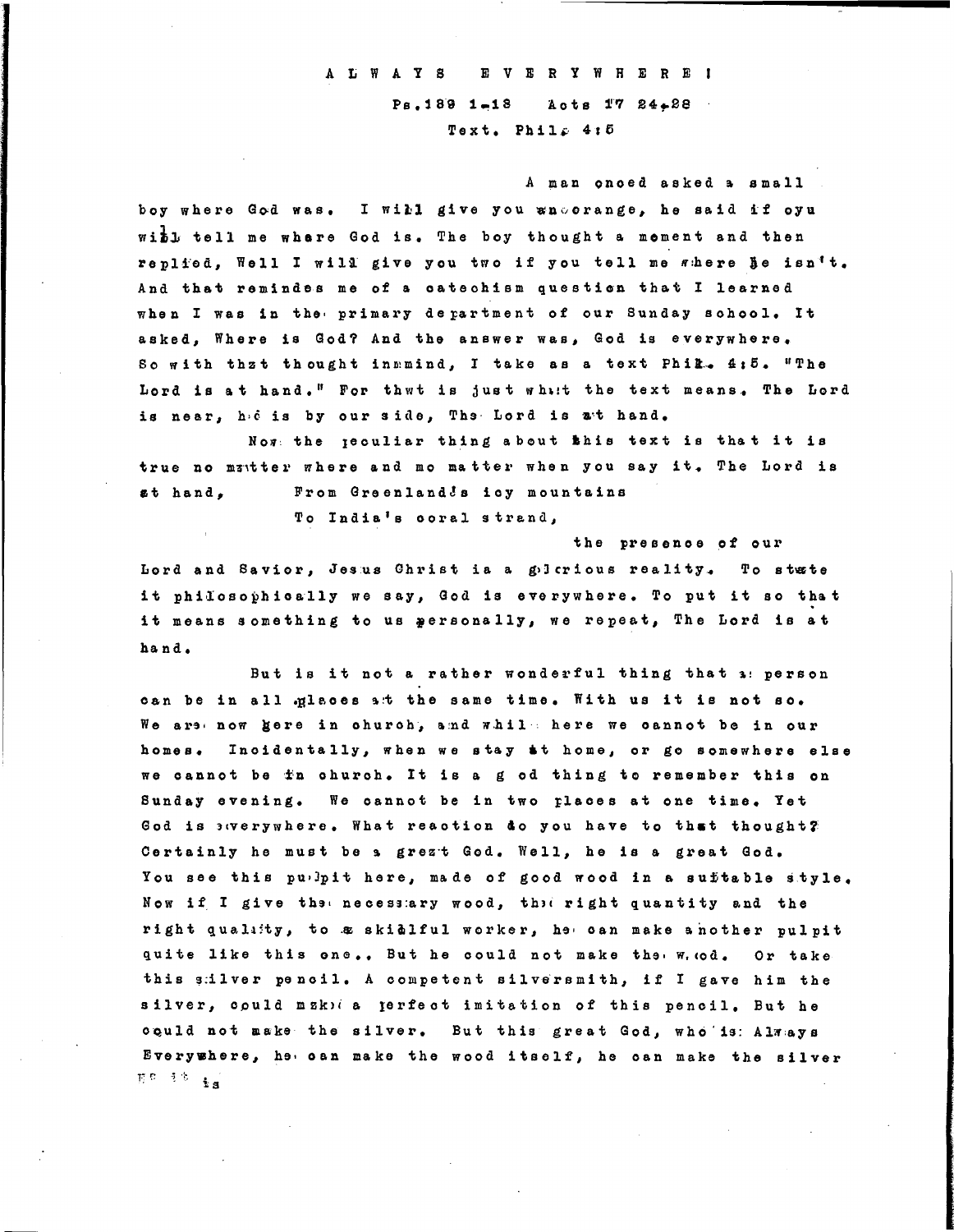[He it is thatt made the man who works in the wood or the silver.] As it is said by John the Beloved of our Lord, "All things were made by him wand without him was not anything made that was made." Not only did he make the wood and the silver, but it is he thist hath made us and not we ourselves. By his fiat he brought the world into being. By the word of his power were the heavens made and all that is therein. To-night, if it is clear. look up to the skies. See those twinkling lights: of the celestial sphere.. Try to remember any facts you may have heard about them. Recall their immensity. One of them would stretch from the sun past the earth and as far again in the othes: direction. Then think of the far greater interstsllar distances. If you oould traved sround the earth seven and a half times a second, it would take you hundrends of years to reach some of the stars you see. Consider the mathematical accuracy with which they swing around in their orbits, pomder on their glary and strime to rea-lize the meaning of "The heavens declare the glory of God, and the firmament showeth his handywork."

God is everywhere! Hew can we escape that concelusion. Permit me to take you in imagination to a far off country, x trip t, fairy land. We will oross high maountains, and wide seas. We will travel over vast platins and burning deserts. At last we come to a padaciml residence. As we walk up the steps the massive bronze doors open before us. We anter. No one is in sight. The dwelling is uninhabited. As we go from room to room other doors, moved by finvisible hands open wind dlose. We finally pome to a room where a dinner is set before us. As we finimh one course, the dishes are taken away and the next course is brought to us. Music is in the air. And yet we see no one. But you would say to yourself, there must be some cause for a)ll this. You might say, why this is a hauntrd house.

Very well, call it hauhted. But look at this world in which we live. See our earth, the moon znd planets roll 'round the sun in mechanical grecision. Look, hhe world is haunted, yes since we are going to use that term, the world is haunted by the Eternal Spirit of God. In the far off Pleiades, and right in this room, everywhere God is .present. The Lord is at hand!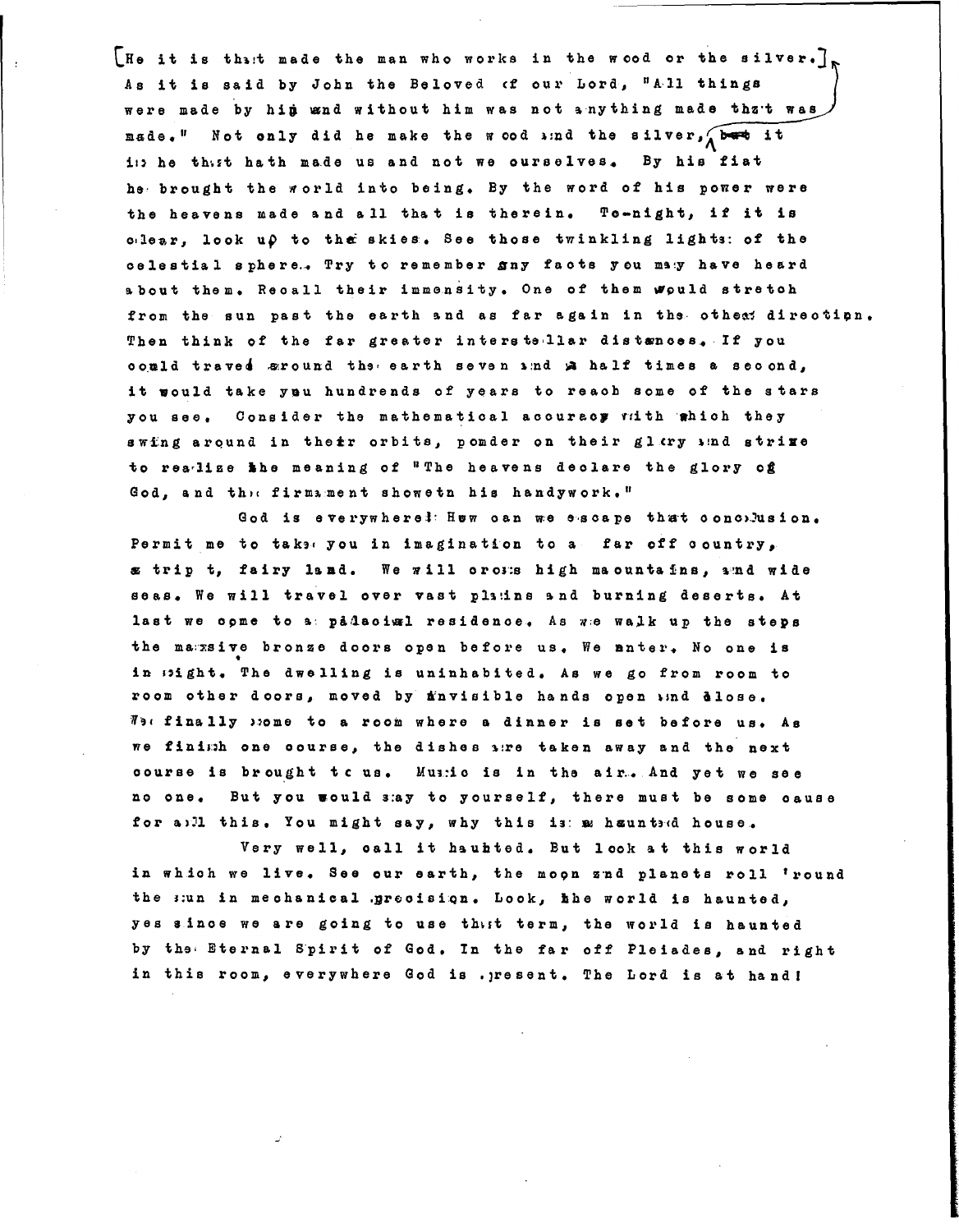There are these however who, while they can say God id everywhere, cannot say he Lord is at hund. They seem to understand the generall statement of God's omnipresence, but fail to understand mometimes the particular case of The Mord is at hand. They will agree with you philosophically, but are apparently unable to apply their principles practically. They age like all men who, knowing they are going to die, deliberately refuse to believe it. Shall we not attempt to do better than that. Let up see if we cannot understand this phrase of Paul's, The Lord is at hend. It simply means that the Lord Jesus Christ is near us, by our sides, at hænd. Inmediately then the Christian feels the inspiration of the Master's presence. When we come to realize that our Lord is at hand, how differently. we will act.

Suppose we begin right now to apply this truth to ourselves. The Lord is at hand. Webl, where are we? We are right here in this church. Then he too is here with us. Recall the words he spoke while he was here among men. Where two or three are gathered together inmy name these am I in the midst of them. We call this a church, the house of God. And while God is everywhere in his essence, he is present in his sanctuary in an especial manner. Wherever people gather together to worship him there he is with them in a peouliar manner. This special presence means that God is especiall wicling to hear and to answer our prayers, especially willing to accept our praise and worship. Not that he is any less willing to hear our private devotions, not that he wants amy less our secret supplications, but that in addition to these he has required us not to forsake the assembling of ourselves together to worship him.

It makes no difference whether it is on the heatherd hills of Scotlind, or in the catacombs of Rome, or in the magnificent cathedrals of France und Italy. It makes no difference whether there are gatherd together two or three, or two or three thousand, there he is in the midst of them. And because this evening Whxthisxplass God the Father, Jessus Christ the Son and the Holy Ghost, is in this room and present with this service, should we not be very reverent in the presence of the Triune God.

There is an older minister in this oity whom I admire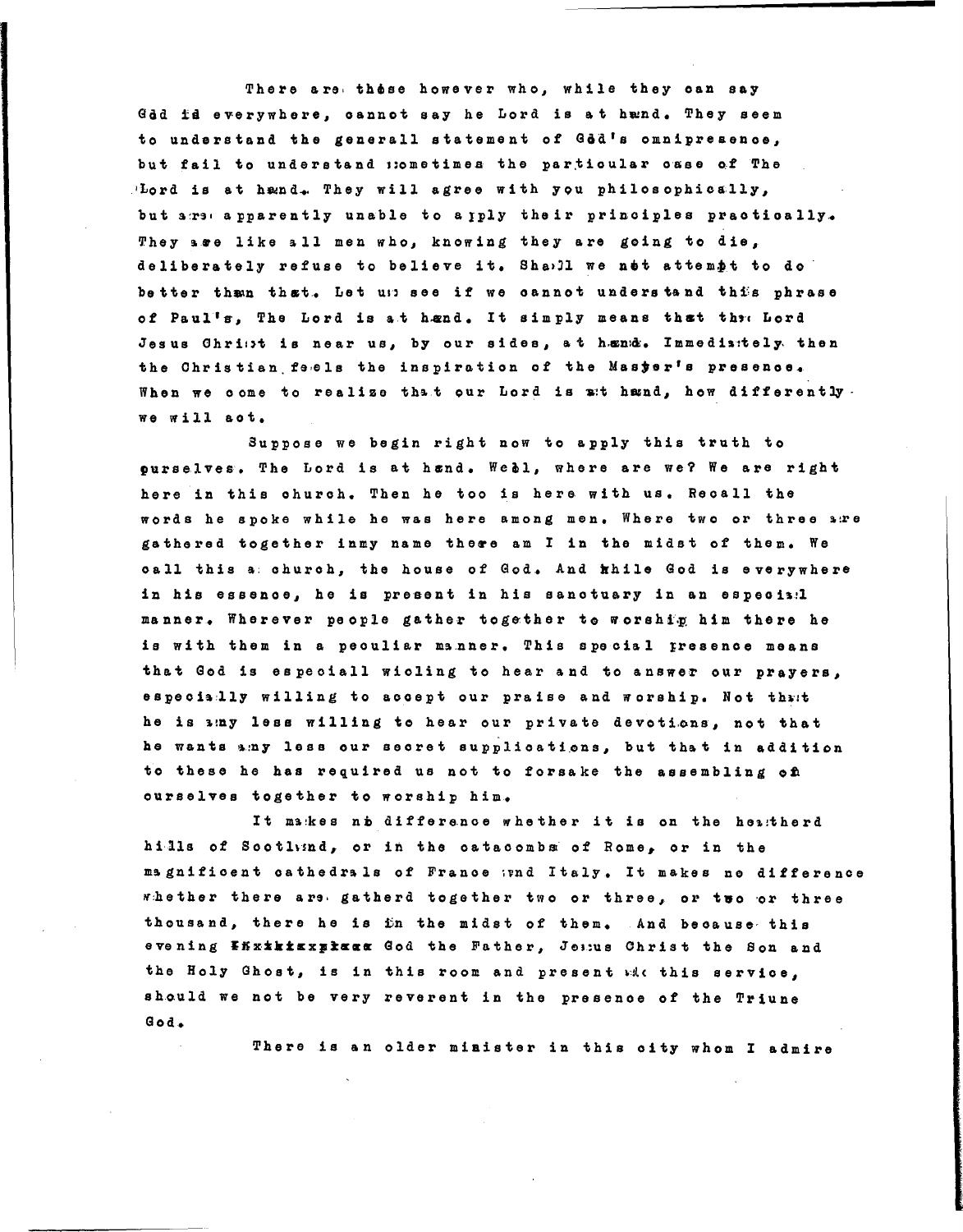very much. And while I am very ready to listen to the advice of any one who can help me in the ministry, I was especially pleased to listen to what this mwn had to say. He himself had gotten this .piece of advice from an old minister in Scotland nd was .assing it on to me. It is good advice for a young lreaoher, but 1 think Hlso that it is. not out of plaoe in the minds of the the congregation. For it has its missage for pulpit  $x:nd$  pew alike. So the minister told me, Alwys remember 'hat The King is in the Audienoel

Yet when this service will be ended and we go to our homes, we do not leave the King behind in the auditorium. We leave the house of worship but we do not go out of God's presence. He is always at hand. God is always every here. Just as surely as he in with us: now, so surely is he with u:x<sup>-</sup>in our everyday life. And we will do well to be ruverent then as well. To remember then that the Lord is at hand will be a great and good influence in our lives.

One summer morning, a wealthy family in their summer residence, arose to find that thru the night the house had been ransaked by thieves. Thins were topsy-turvy. The table that stood in the middle of the living room downstairs whd been pushed to the wa))! for the evident purpose of depositing in the middle of the floor all the booty that was being oolleoted from the different parts of the house. There they assembled their loot to pack perhaps before they made their expeditious get-eway. But that was nkt so strange. What was strange was that a picture on the wall had been turned about so that only the back was seen. And as we turn the pioture face about there is revealed that exeuisite figure of Guido's Eoce Home. It would seem that the burglar while at his work had been arrested by that face and found it impossible to go on as long as Ohrist was looking at him. So he turned the faoe of Ohris.t to the wall.

How foolish it was to think that by turning a pioture to the rall he could shut the eys of the all seeing God. And we are no less reprehensible if we figuratively effaoe the picture of Ohrist from our oonsoienoe that we may more oomfortably oontinue to do khat we shQmld not do.

Some of you may know a mun, or at least you can exisily imagine one who will send a child out of his sight that he may do some wrong- just as if the eye of the child were more terrible than that of him who mitteth in the heavens. If you  $\sim$  1 . J  $\sim$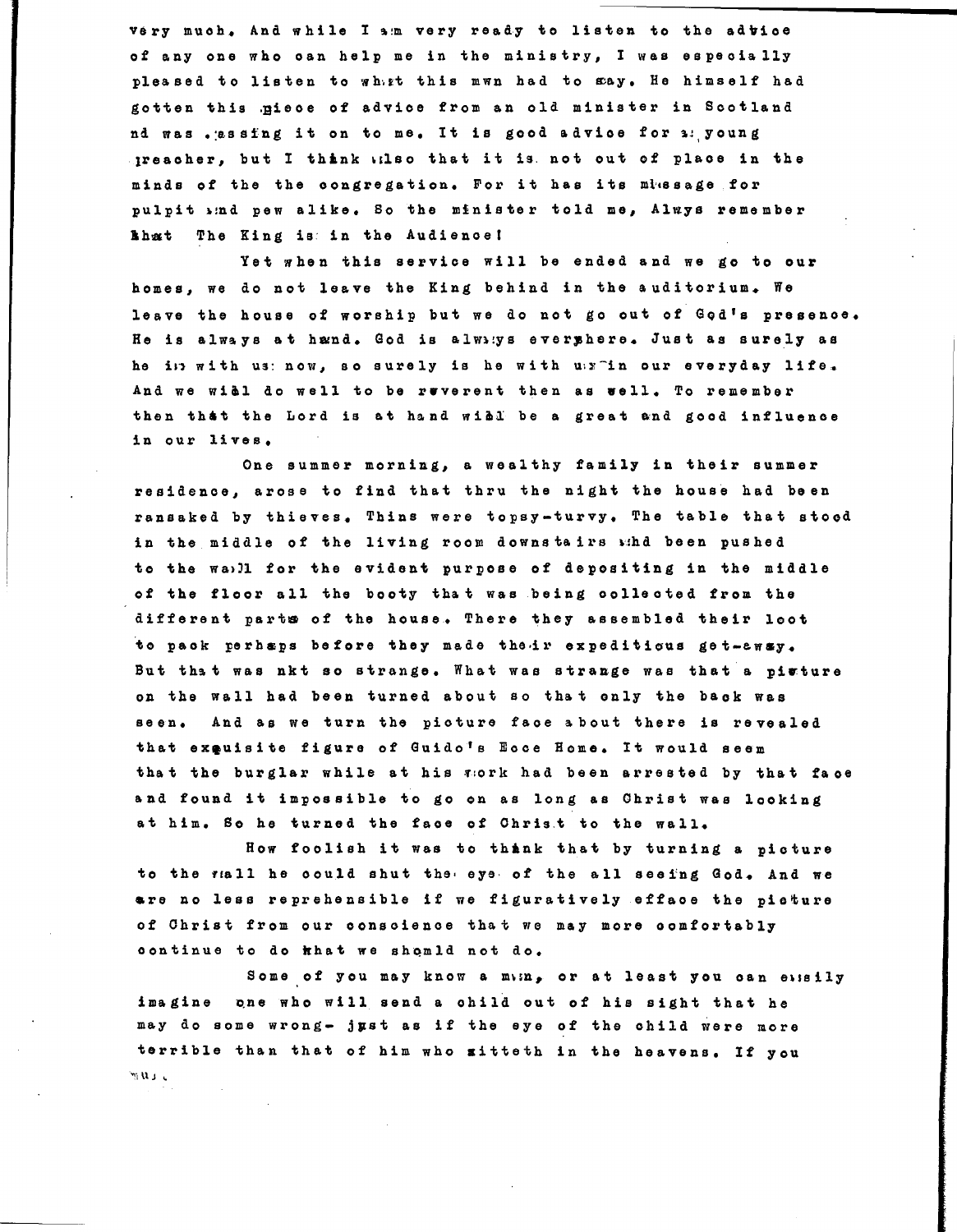must sin, if you must do what is wrong, if you want to do that whioh you want no one to see, then take the advioe of Jeremy Taylor. "Retire yourself wisely and go where God cannot see, for nowhere else will you be safe."

Some missionaries were teaohing the natives of South America this lesson, that the Lord is at hand and can see and know all thatt is: done. They listened and at lenght made reply thru &: spokesman. We do not ohoose your God, they said.. We do pot want suoh a s:hap-sighted God. We prefer to roam about our forests free from zny suoh observation. It is sad, they had ne real ohoice. Their only ohoice was whether they would acknowledge the living and true God and do his wibl, or whether they would o ontinue t disobey him. Und that too is the only ohoioe that we oan make.

God is in our everyday life whether we want him there or not. He observes our goings out and our comings in. We may know or we may not know that he is there, but nevertheless he is at hand. Permit an iloustration.

Go back in your memories a few years if you please to the time that you sat in that sohool roon under the teather whom you either loved or hated. Recall all your playmetes. Many pleasnat soenes will flash into your minds and maybe some that are not no Ileasant. Well, do youz remember one day, the teacher went out of the room. And how did the pupils, behave. The boys begin to throw chalk ind bang board-rubbers around. The girls, well I am not quite so familiar with what the girls do on such occasions. At any rate there was general disorder. Then in the midst of the noise and confusion the teacher entered ltuietly and stood by the door <sup>l</sup>unobserved but observing. Then just as one boy i: about to heave a board-rubber clean across the room, he oatohes a glimpse of something in the oorner of his eye. His arm half drops, he edges over to his seat, looks very foolish, sits down and begins to study. Another boy sees him and wonders if he is sick, and by intuition looks around t. ( see if there is a reason. He sees the reason standing in the doorway looking on. He too then edges tohis seat, he too looks very foolish, sits donn and begind to study.

Well the school of which I am speaking is thue world we live in. That sohool is this chirch. And we are the pupils. God is near-by, at the door so to speak, watohing us.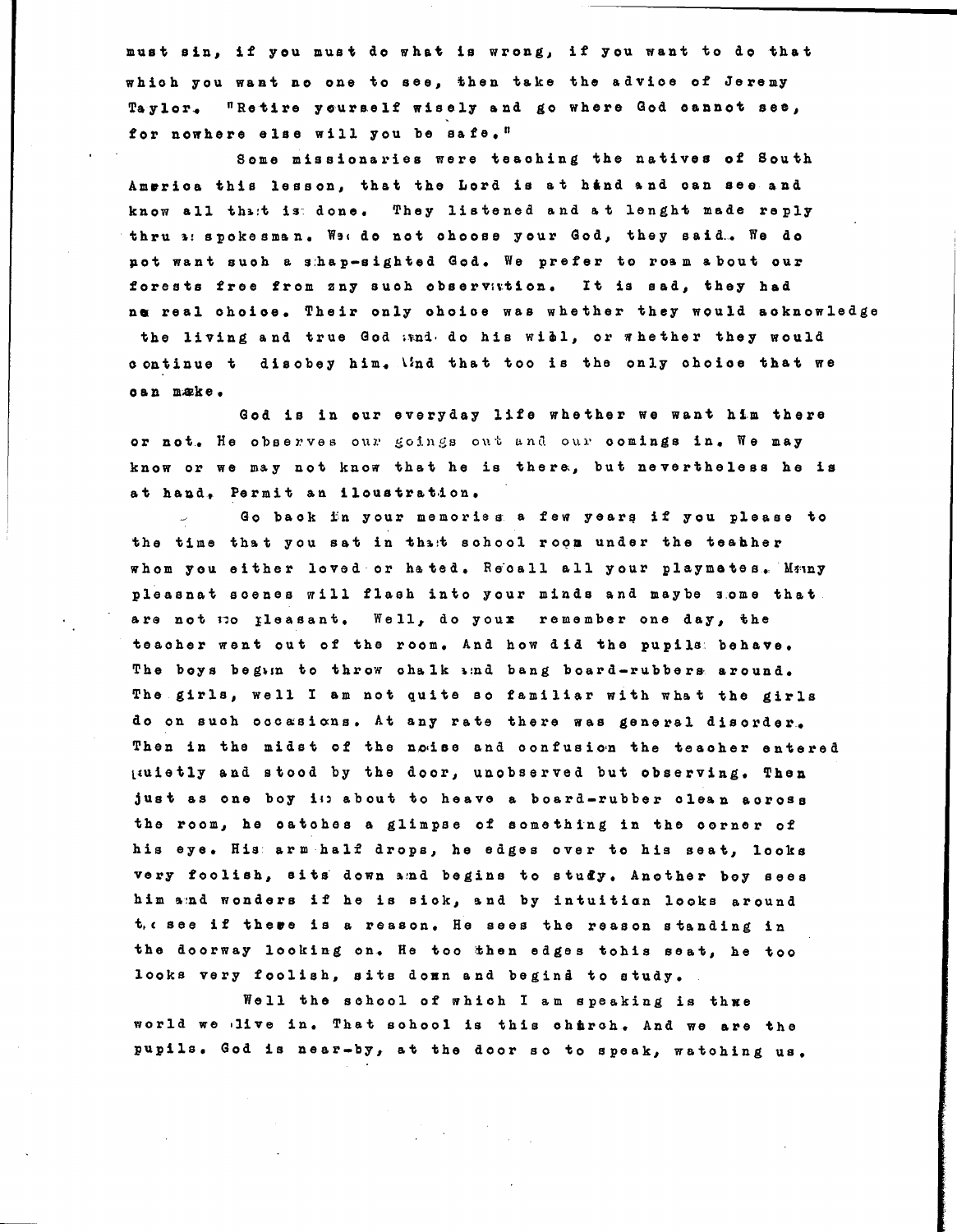Some of us know that he is watohing, some of love him snd are trying ot do his will. Others do not know and are not trying. They are still shooting the spitballs of sin snd hurling the board-rubbers of orime.

Whioh are you doing? Do you know thut the Lord is at haind. Or have you not yet found it out? Have jou stairted studying your les:sons, or are you still throwing ohalk?

The Lord is at hand. To the hhalk-thrower this is a fearful statement. It fills him with terror. It is a most disa.greable s:tatement, for it means being kept after school. But to the one who is studying, to the Ohristian, the statement brings overflowing inspiration. It brings oonsolation in trouble, it make happiness sweeter. The Lord is: at hand. With this thought the oommon tasks of life, shine with a new glory beoause he is by our side. The mother, sewing buttons on the boys ooat or washing the supper dishes, the father sweating in the shop of oonfined to the offioe, knowing the Lord is at hand almost begins to see God. We almost begin to see God in the common tasks of life.

There was a boy about twelve yeaes old who wanted to sa.e God. One day he asked his father if anyone could see God. The father was perha ps not as sensitive as the shy son and gruffly  $z$ nswered, No. This hurt the lad, but he sail nothing. He went out to the fields and the woods, f. er they lived in the oountry, and watohed the flowers and the birsd, and thought that the God that made them all ought to be shen somewhere. Sche longed to see God. One day the family was to haye the minister to dinner. Now thought the bpy, here is my opportunity. Sure enough, zfter dinner the minister had a few moments by himself in the parlor. The y, engster crept auietly and respectfully in \ i and asked, Sir, Can we see God? The man amswered with a verse of Soripture, No main bean see God and live. This hurt the boy exciedingly. His fondest hope was shattered. He went iggain to the woods and oried, for his disappointment was great.

Not long after, the boy fell in with a fisherman who fished in the river which ran by not so far from the house. And many  $x$ n after noon he spent with the old man in his boat on the river. The parents were somewhat solicitous about their hhild's welfare, they wiznted to know what kind of a main their  $8.75 - 1.3$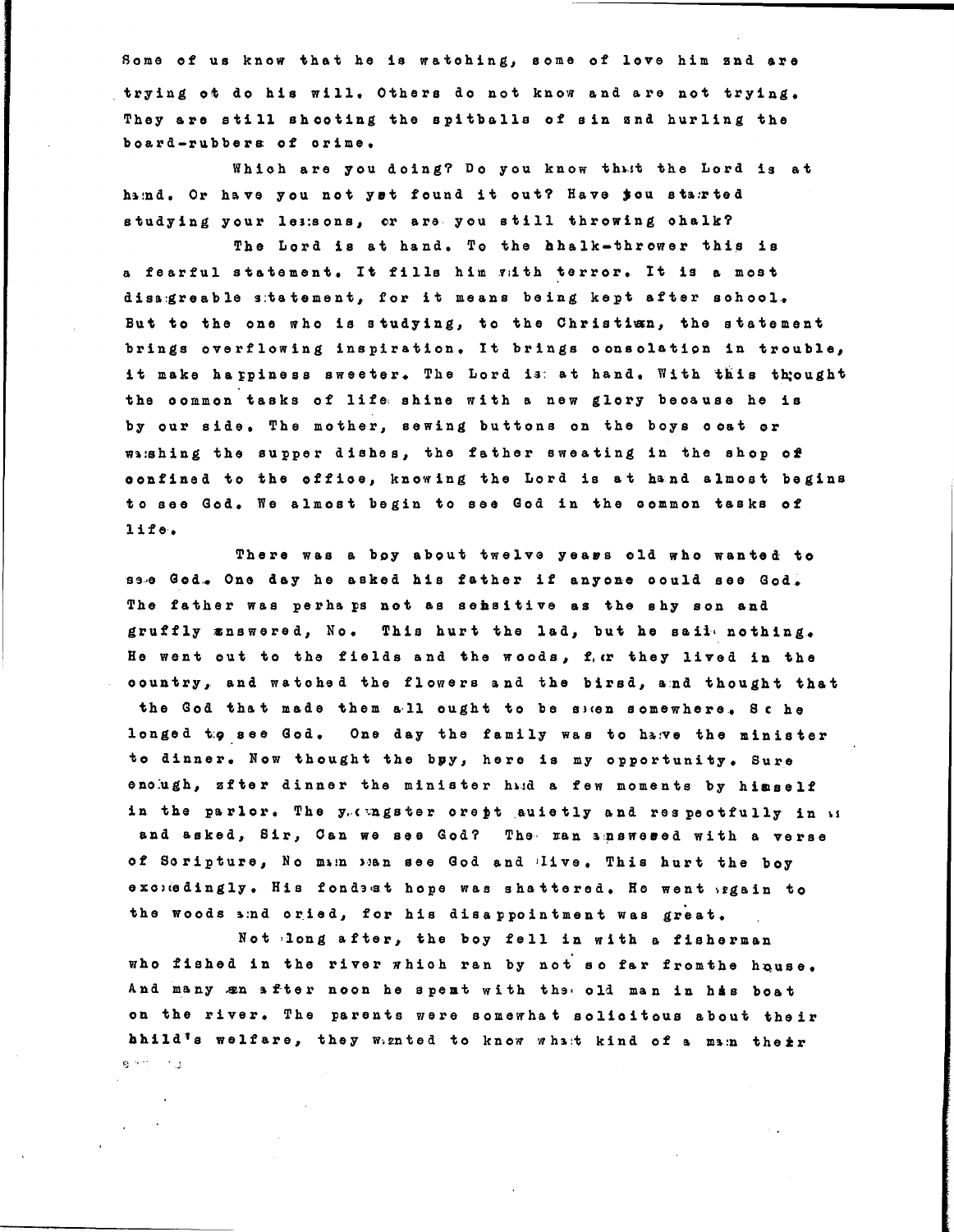boy waa assooiatigg with. It is well that parents should know this, tho it has been charged recently that the parents hylve been negligent in their duties. These larents asked the boy what sort of a man this fisherman was. What does he talk about? Well, said the boy, He doesn't talk much at ail. But sometimes at sunset, wifter he has pulled in the lines and we are just drifting, I've seen a tear triokle down his faoe as he watohes the sun go down. Thd parents evidently thought the mas was all right, for the boy oontinued to go with the old fisherman.

i

One afternoon, when the lines had been pulled in and they were simply drifting, the boyliwas watching the old man as he gazed into the low desending sun. He trembled a moment, he heeit.zted. Should he or s.hould he not? Then suddenly spurring up his courage, he leaned forward and earnestly asked the man, 3:1r, I promised myself never to ask this question of anYone again, but will you tell me please, oan you see God? The old man sat as if he had not heard. His eyes were fixed on that ball offgolde as it sank beneath the western horizon. The boy leand forward ag\zin, and more earne@stly asked, Tell me sir, oan you see God. But the cld amn never moved a musole. Intent on the flaming fire as it was being extinguished by the advanoing evening, he sat still and gave no sign that that the boy had spoken. Then the third time, Tell me please, said the boy and he shook the old min by the sleeve, tell me, oan you see God?

And slowly, as a tear began to triokle down the faoe lighted by the last rays of the departing day, slowly he replied, Sonny, it's gettin' so I oan't see anything else.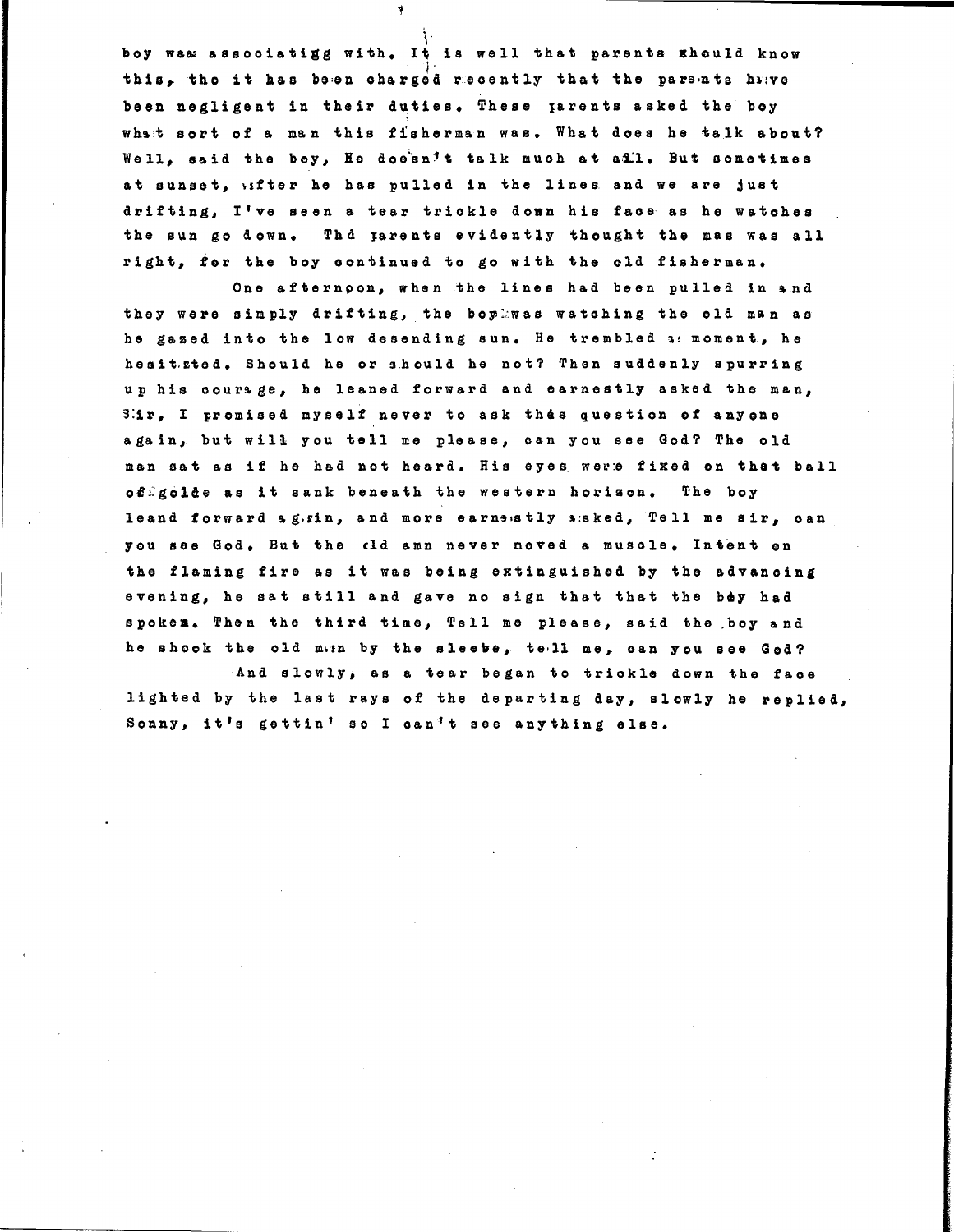Always Everywhere.

Cymru d M2.  $10/15/22$  $10/20/22$ Berkel Pryz Neet.  $12/10/22$ Cornnells ME.  $12/10/22$ Bensalem ME  $1/21/23$ Grendoch  $5/13/23$ Gladwyne Trie ave M.E.  $\frac{n}{2}$   $5/23$  $2/3/24$ Southwestern  $3/23/24$ 1st Manayunk Jas Evans Memore  $4/6/24$  $5/25/24$ Treenwich  $8/31/24$ Elmer Volunteers 9 Vive  $9/5/24$  $10/12/24$ Lildwood Union Tabernacl  $5/31/25$ Unalousink  $7/26/25$ Wissinsming  $5/2/25$ Del. City  $9/27/25$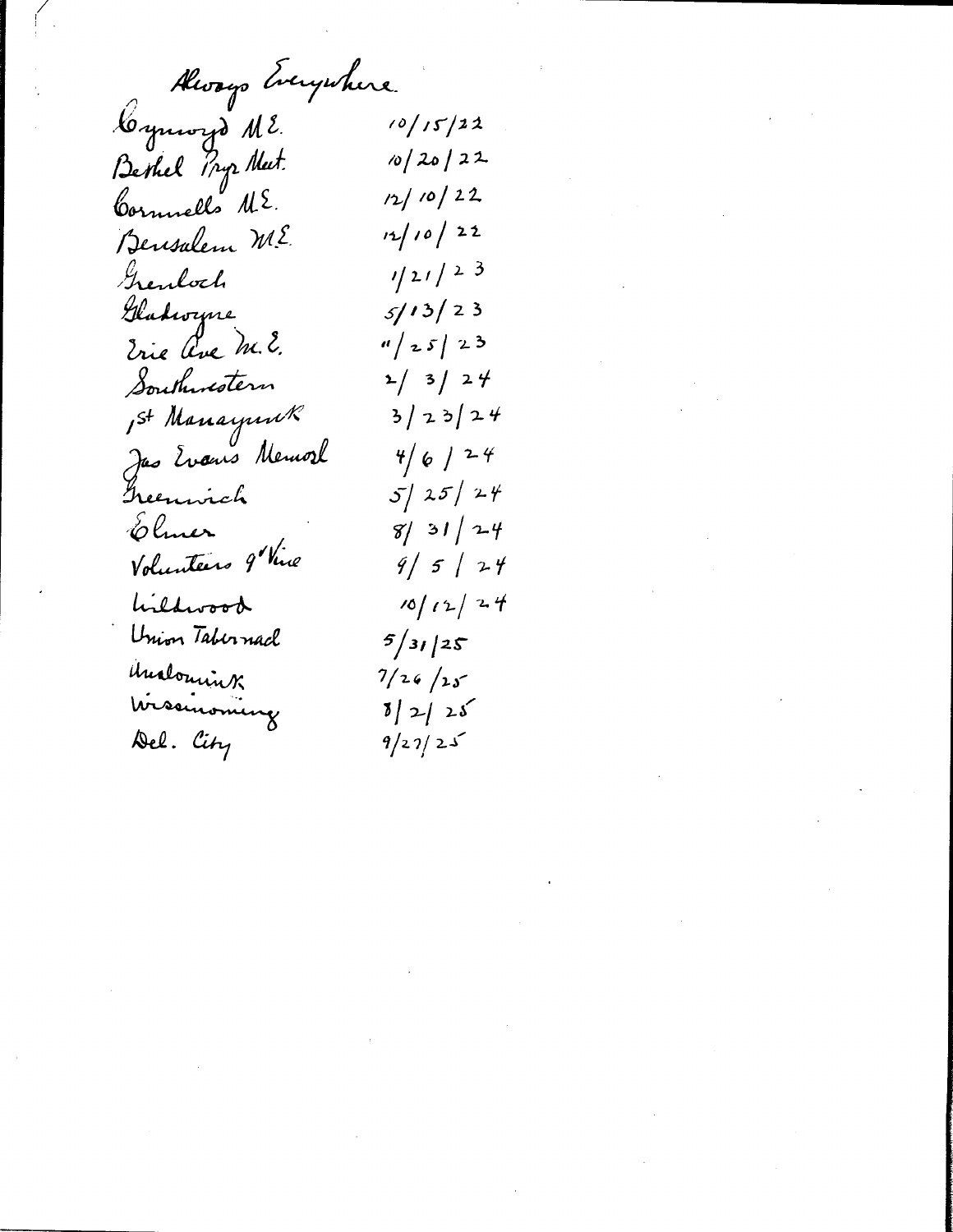$P\cdot 139:1-13$  $act_1$ 17:24-28 ALWAYS, EVERYWHERE I Two oranges - Prim. Cat. :. Phil 4:5 - true everywhere fr Gr...to India phil=Cat pers= L at hand. Rather wonderful M great wood-silver Creator  $Jn.1:3$ The heavens declare the glory of God ... God everywhere, how escape conclu. haunted house World Pleiades - here Lord at hand philos vs practically. men kno will die : none believes it let us understand better Jesus at hand inspir. to Xn apply Here in ch Matt. 18: 20  $\Omega$ <sup>2</sup> especially present cataomhs Rome, hills Soot. Oath Fr. Italy 2000-3000<sub>2-3</sub> King in aulience. at hand Arayprent Everyday life. Burglar and Christ our actions Manxsends boy away while he sins Taylor: Retice youcself wisely and go where God cannot see for no where else can you be safe. Natives S.A. School Room world  $-$  ch the room do you know L at Hand, or still throwing chalk? terrible consoling In common duties we begin to see God Can we see God Boy, father minister fisherman.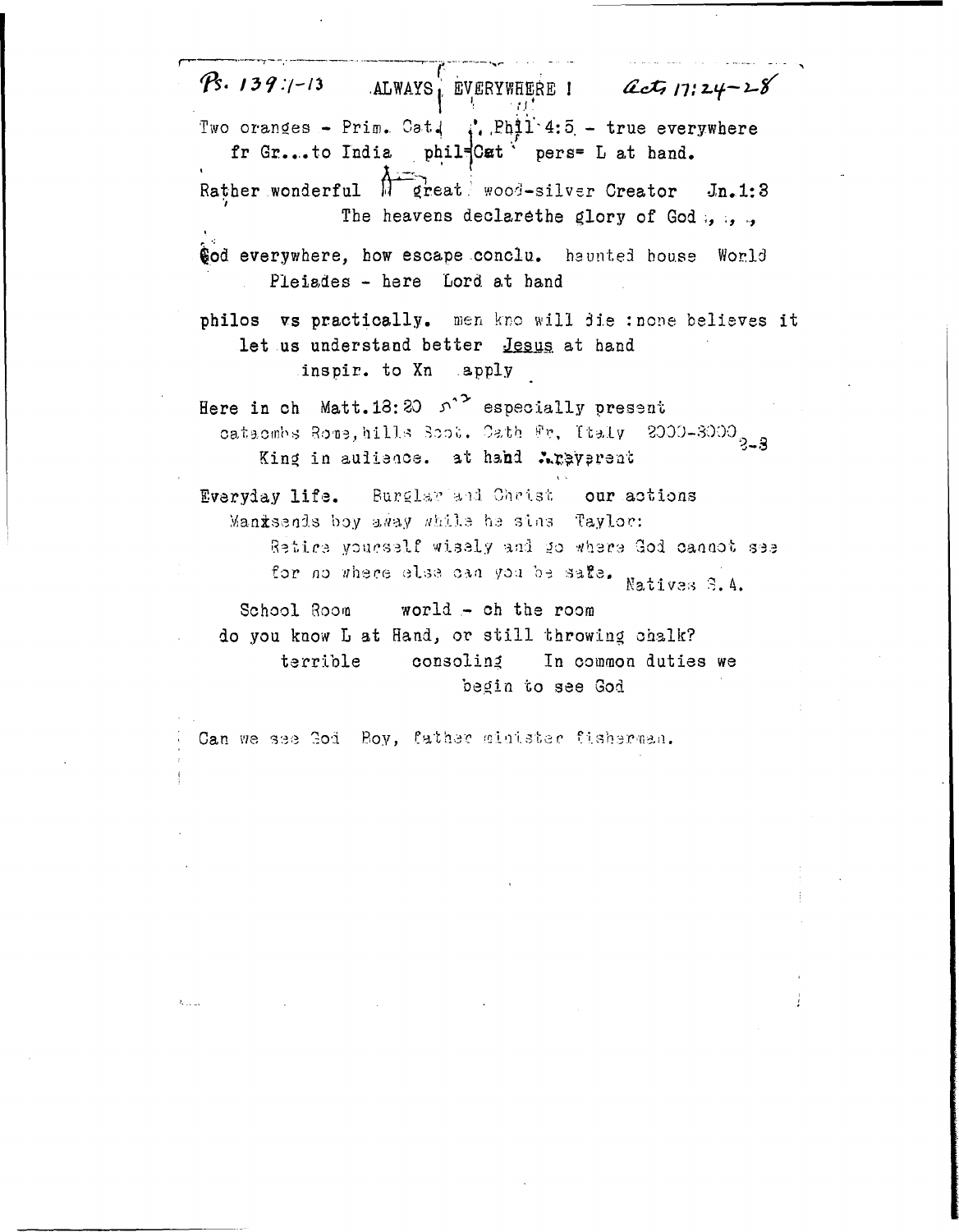O Lord God and Heavenly Father, thou art a God at hand and not a God afar off. Cam any man hide himself in the secret places that I shall not See and him saith the Lord. Do I not fill heaven and earth? O Lord thou art ever near. If I take the wings of the morning and dwell in the uttermost parts of the sea, even there shall thy hand lead me and thy right hand shall hold me.

We thank thee O Lord for this thy guiding and protecting presence. Yet not only for thy all pervading essence but also for thine indwelling presence do we praise thee. We rejoice that thou thru the Holy Spirit dost form Christ in us and thus we are filled in all the fulness of Goi. But who can comprehend thy teachings. For thou art God. To thee be glory and dominion for ever and ever.

Anen.